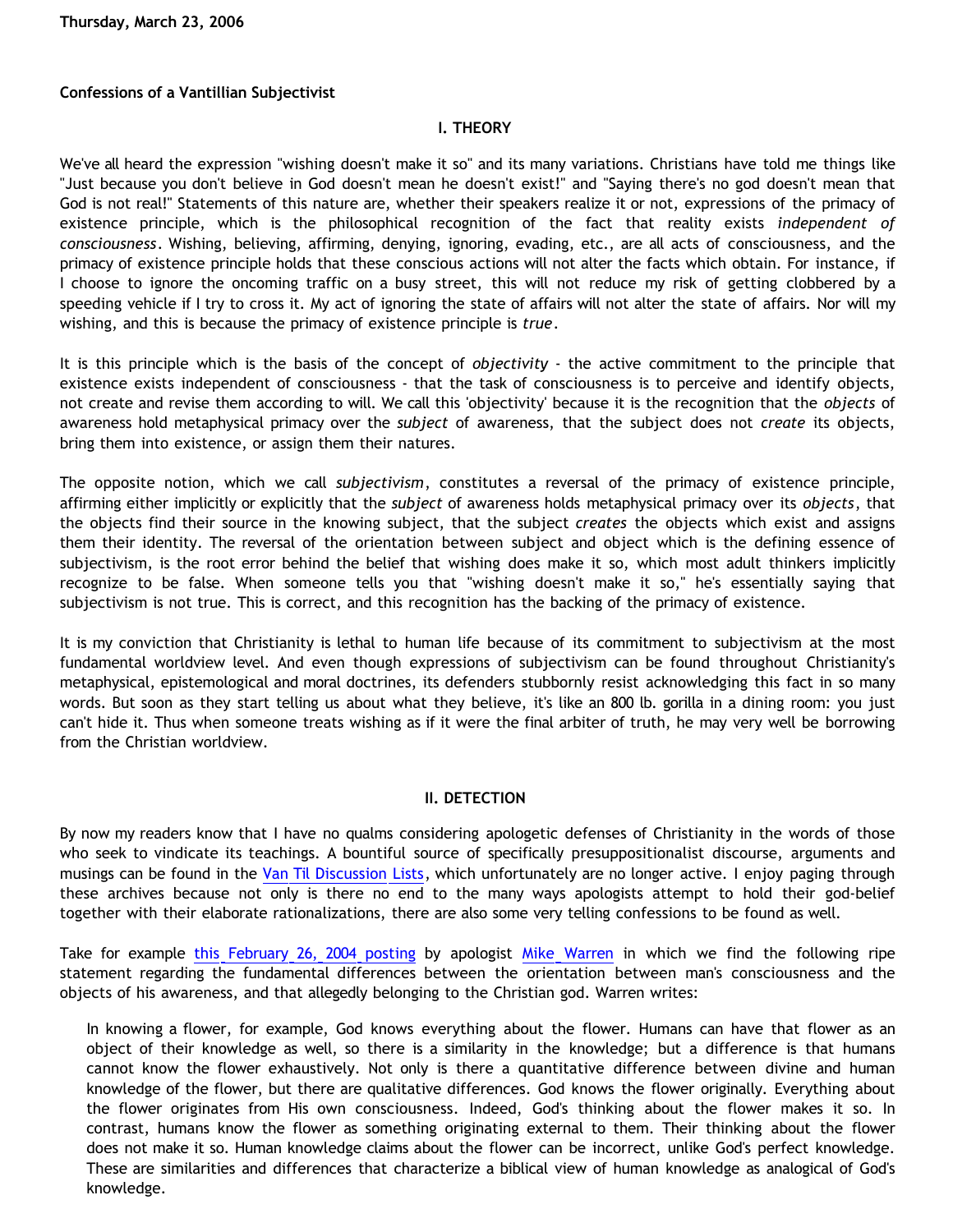When I first read this statement two years ago, I was impressed with its open admission of crucial points which many apologists have been reluctant to acknowledge. I was impressed because I found myself, in a sense, agreeing with just about everything Warren was saying here. In light of the clarification I made above regarding the concept of objectivity and the error rooting subjectivism, let's examine Warren's statement bit by bit to see once and for all just how deeply Christianity is committed to subjectivism. As we go through the various points of Warren's confession, observe the contradictory metaphysical orientations between subject and object which the believer accepts and will seek to rationalize in his defensive ploys.

#### Warren writes:

In knowing a flower, for example, God knows everything about the flower. Humans can have that flower as an object of their knowledge as well, so there is a similarity in the knowledge; but a difference is that humans cannot know the flower exhaustively.

Actually, given the dogmatic stipulations of Christian god-belief, the two positions that "God knows everything about the flower" and "humans cannot know the flower exhaustively" are outcomes of difference that is even more fundamental than Warren acknowledges which erases any impression of "similarity" the believer wants to claim between his own knowledge and the "knowledge" he attributes to his god. It is an outcome of a *two-fold, internal antithesis within the Christian worldview*:

**1) The Christian god's relation to the flower in terms of the subject-object relationship vs. man's relation to the flower** *in terms of the subject-object relationship***:** In the case of man, the *object* holds primacy over the *subject* of consciousness (this is the primacy of existence, i.e., *objectivism*); and in the case of the Christian god this orientation is *reversed*: the *subject* holds primacy over any *objects* of which it is allegedly conscious (this is the primacy of consciousness, i.e., *subjectivism*). For the Christian god, the identity of the objects of its awareness *conforms to consciousness*; for man, however, *consciousness conforms to identity of the objects which he perceives.*

**2) Man's** *need* **for a means of knowledge acquisition and validation (reason) vs. the Christian god's lack of such a need (the Christian god "just knows" and does not need to acquire and validate knowledge):** For man, knowledge is only possible by *discovering* facts of reality and *integrating* them by means of *concepts*, which he forms, initially on the basis of perceptual inputs, and subsequently on the basis of concepts so formed. That is, man needs a *process* for acquiring and validating his knowledge, for his knowledge is not *automatic.* This is in keeping with the primacy of existence principle as noted above: *the task of consciousness is to perceive and identify objects, not create and revise them according to will.* The opposite is the case for the Christian god, as Warren points out: it has *no need* to discover and validate its "knowledge," for it "knows" *automatically*, that is, *without* any process of acquisition and validation. The task of its consciousness is to *create* its objects and *assign* them their identity, revising them when it suits its pleasure, all at will. It could not be stated clearer: for man, the primacy of the *objects* of consciousness (cf. the concept of objectivity) characterizes the fundamental orientation which roots his knowledge, and for the Christian god the primacyof the *subject* of consciousness (cf. subjectivism) characterizes its orientation to knowledge. While for man wishing does *not* make it so, for the Christian god wishing *does* make it so.

So when Warren claims, as he does in the opening statement of [his message,](http://www.ccir.ed.ac.uk/~jad/vantil-list/archive-Feb-2004/msg00020.html) that "Van Til's philosophy is wholly based on the problem of the one and the many," he is actually *camouflaging* the real problem that lies at the heart of the religious worldview, which is its *contradictory metaphysical orientations*. Man knows, and can only know, that which he discovers and validates *by reason* (that is, *somehow*), and the Christian god "knows" *apart from reason* (that is, *no how*). The only correlativity between man's knowledge and the Christian god's alleged "knowledge," is that, in the case of the believer as it is supposed to be in the case of his god, *the subject holds primacy over the objects of consciousness*: the Christian god *wishes* its objects into existence, and the believer *wishes* his god-belief into "the Truth."

Warren continues:

Not only is there a quantitative difference between divine and human knowledge of the flower, but there are qualitative differences.

Right, according to reasonable inferences from the mythology, the Christian god will always be said to have more "knowledge" than man ever will; specifically, the Christian god will always be said to "know" everything that is *possible* to be known about the flower, while man will know no more than a mere portion of that alleged sum of "knowledge," that portion being whatever he can discover and validate by means of reason. The purpose of claiming such "knowledge" on the part of the Christian god is not to explain some legitimate philosophical quandary, for, unlike man who needs *some* (but by no means *all*) knowledge, the Christian god, which is characterized as an eternally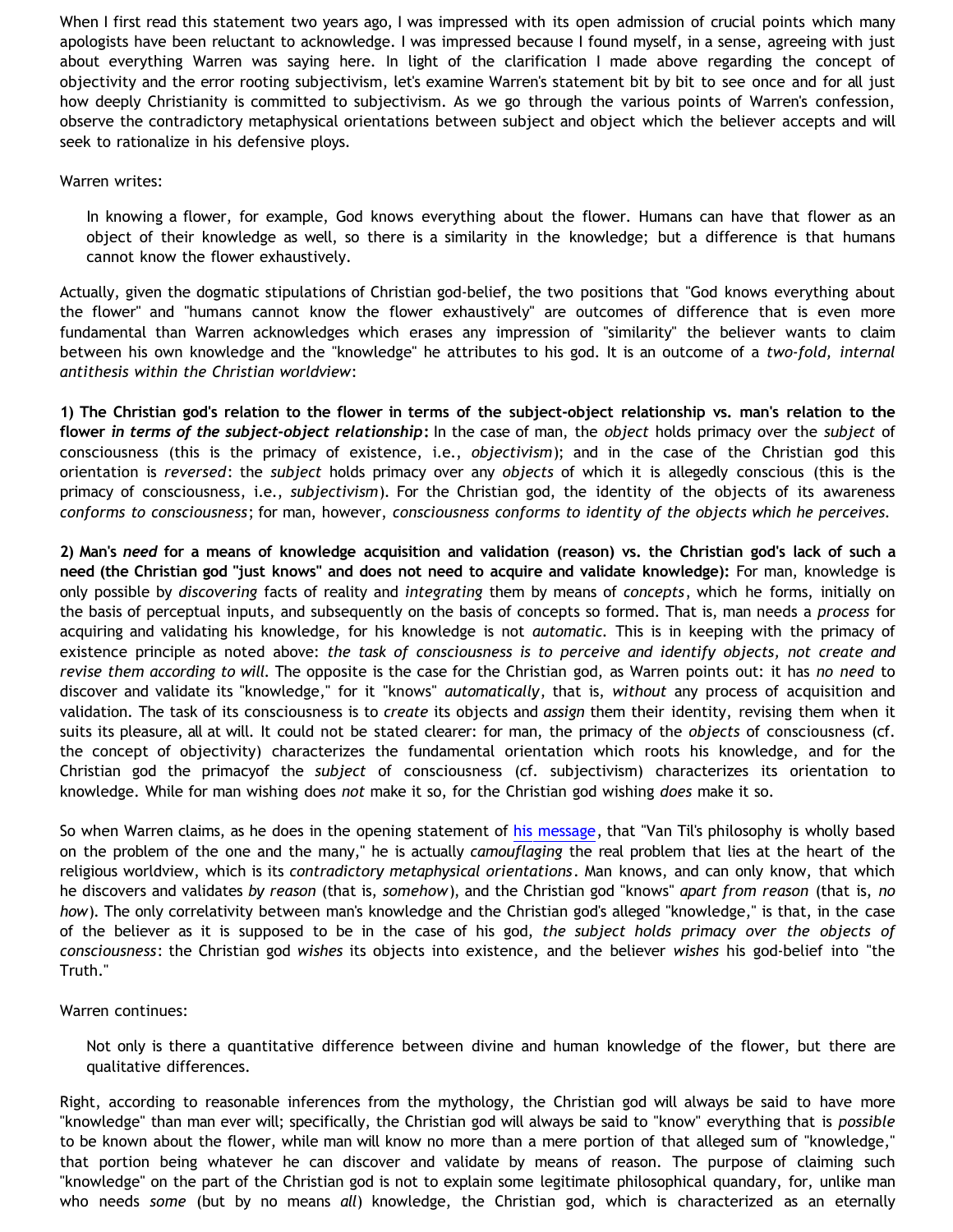indestructible entity, would have *no need* for knowledge whatsoever. The real purpose is to equip the priestly class with a ready means of usurping unearned authority over others: if an individual buys the faith-based premise that there's an invisible magic being who "knows and sees all," he will likely make an effort to please it in word and deed, and this ambition typically takes practical expression in accepting the authority of the priestly class, even though its members have already abandoned reason in preference for mysticism.

And yes, there are fundamental qualitative differences between man's knowledge and the Christian god's so-called "knowledge," as I have indicated above. It's not simply a matter of *degrees* of knowledge (one possessing *more* than the other), but the relative subject-object orientations of the two kinds of consciousness involved in Warren's working model: the Christian god's consciousness (the *subject* holds primacy over the *object*) vs. man's consciousness (the *objects* hold primacy over the *subject*). Two wholly contradictory standards are thus endorsed at the heart of Christian theism.

Warren continues:

God knows the flower originally.

Of course, and this is because the flower's identity *came from* and *conforms* to the Christian god's *will*, i.e., a form consciousness.

Warren makes it explicit:

Everything about the flower originates from His own consciousness.

Bingo. That's called *subjectivism*.

Warren makes it even more explicit:

Indeed, God's thinking about the flower makes it so.

Here we have it stated explicitly: the object conforms to the subject in the same sense that "wishing makes it so!" That's subjectivism to a T.

Warren then states:

In contrast, humans know the flower as something originating external to them.

Right. That's the primacy of existence, which affirms the opposite of the primacy of consciousness.

Warren states:

Their thinking about the flower does not make it so.

Right. We must look *outward* (sense perception) in order to *discover* (not "create") and *validate* (not *stipulate*) the identify of the objects which exist. By contrast, the Christian god need not look outward (for before it creates anything "out there," nothing existed "out there"); rather, it looks *inward*, into its *subjective* states where its wishing and imagination provide all the standards.

Warren points out:

Human knowledge claims about the flower can be incorrect,

Right, because human beings start out *tabula rasa*, and must *discover* and *validate* their knowledge by means of a process which they must *learn* before they can master it. (Of course, many theists like to exempt themselves from having to do this.)

Warren states:

unlike God's perfect knowledge.

Exactly: Reason has nothing to do with the Christian god's alleged "knowledge," and could only be characterized as *knowledge from nowhere*. This is the "perfect" ideal for the believer: the claim to knowledge which is to be accepted unquestioningly without validation.